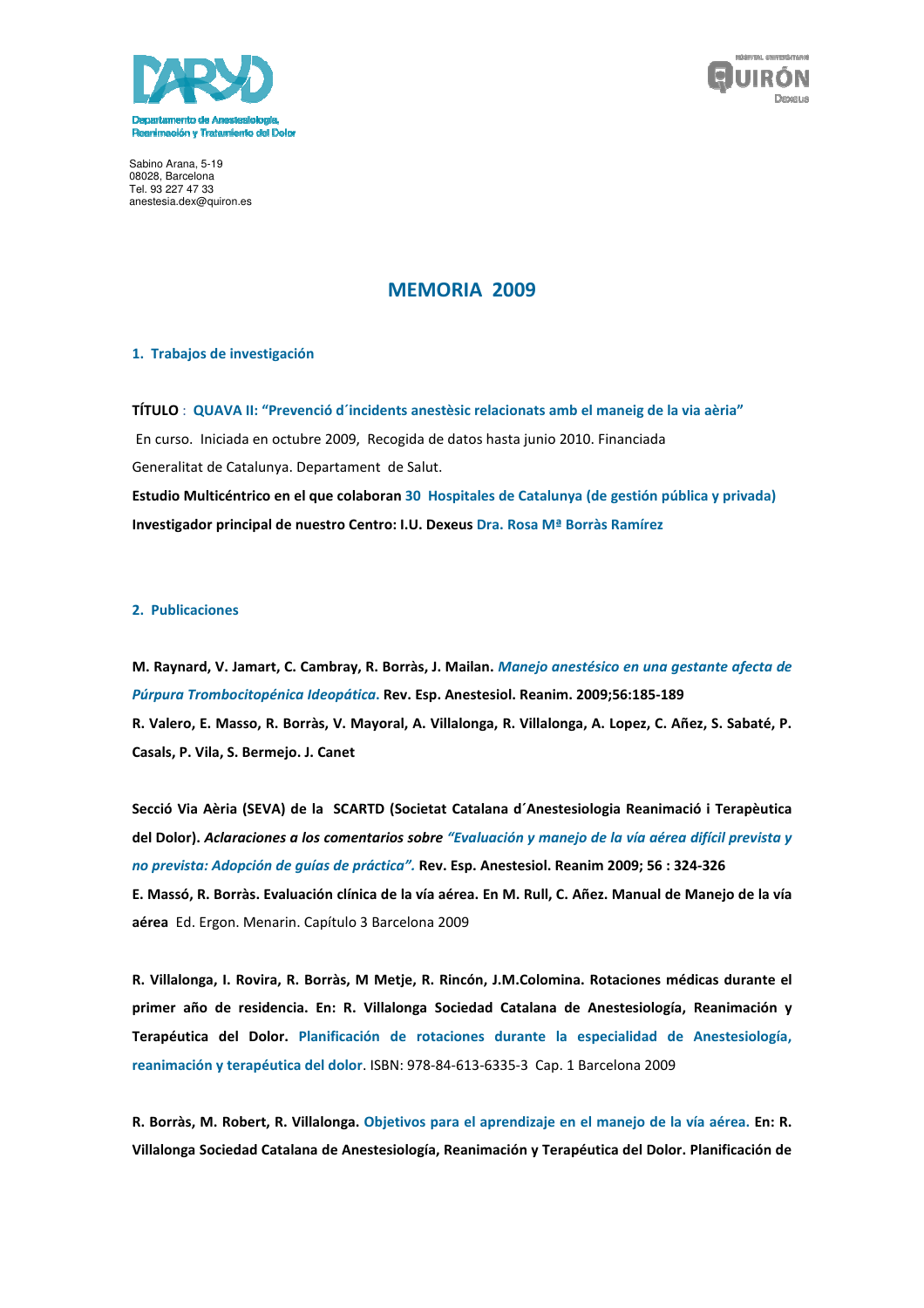



Sabino Arana, 5-19 08028, Barcelona<br>Tel. 93 227 47 33 anestesia.dex@quiron.es

rotaciones durante la especialidad de Anestesiología, reanimación y terapéutica del dolor. ISBN: 978-84-613-6335-3 Cap. 3 Barcelona 2009

R. Borràs, L. Cancer, N. Isach, M.V. Lopez-Gil. Rotación por anestesia obstétrica. En: R. Villalonga Sociedad Catalana de Anestesiología, Reanimación y Terapéutica del Dolor. Planificación de rotaciones durante la especialidad de Anestesiología, reanimación y terapéutica del dolor. ISBN: 978-84-613-6335-3 Cap. 8 Barcelona 2009

R. Borràs, M. Robert, R. Villalonga . Rotación por anestesia oftalmológica, otorrinolaringología, cirugía maxilofacial y cirugía plástica y reparadora. En: R. Villalonga. Sociedad Catalana de Anestesiología, Reanimación y Terapéutica del Dolor. Planificación de rotaciones durante la especialidad de Anestesiología, reanimación y terapéutica del dolor. ISBN: 978-84-613-6335-3 Cap. 10 Barcelona 2009

# 3. CURSOS / CLASES

| <b>PRÀCTIC MANEIG DE</b><br><b>CURSO</b> (título)<br><b>ENFERMERIA DE</b><br>preparación,<br>via aèria difícil<br>LA VIA AÈRIA<br>analgesia y anestesia<br><b>ANESTESIA</b><br>avançat<br>en Medicina y<br>Cirugía Cosmética<br>E.U. d 'Infermeria<br>Academia Nacional<br>Hotel Barceló<br><b>SEDE</b><br>U. B. Unitat Docent<br>H. BELLVITGE<br><b>FACULTAD DE</b><br>de Medicina y Cirugía<br>Sants<br><b>LOCALIDAD</b><br>MEDICINA. (U.B.)<br>Cosmética.<br><b>BARCELONA</b><br>Hospitalet de<br>Llobregat<br>Hospitalet de<br><b>BARCELONA</b><br>Llobregat |
|------------------------------------------------------------------------------------------------------------------------------------------------------------------------------------------------------------------------------------------------------------------------------------------------------------------------------------------------------------------------------------------------------------------------------------------------------------------------------------------------------------------------------------------------------------------|
|                                                                                                                                                                                                                                                                                                                                                                                                                                                                                                                                                                  |
|                                                                                                                                                                                                                                                                                                                                                                                                                                                                                                                                                                  |
|                                                                                                                                                                                                                                                                                                                                                                                                                                                                                                                                                                  |
|                                                                                                                                                                                                                                                                                                                                                                                                                                                                                                                                                                  |
|                                                                                                                                                                                                                                                                                                                                                                                                                                                                                                                                                                  |
|                                                                                                                                                                                                                                                                                                                                                                                                                                                                                                                                                                  |
|                                                                                                                                                                                                                                                                                                                                                                                                                                                                                                                                                                  |
|                                                                                                                                                                                                                                                                                                                                                                                                                                                                                                                                                                  |
|                                                                                                                                                                                                                                                                                                                                                                                                                                                                                                                                                                  |
|                                                                                                                                                                                                                                                                                                                                                                                                                                                                                                                                                                  |
|                                                                                                                                                                                                                                                                                                                                                                                                                                                                                                                                                                  |
| FECHA/S<br>10 FEBRERO 2009<br>24 FEBRER 2009<br>6-7-8 OCTUBRE<br>27-28 FEBRERO 2009                                                                                                                                                                                                                                                                                                                                                                                                                                                                              |
| 10 MARZO 2009<br>2009                                                                                                                                                                                                                                                                                                                                                                                                                                                                                                                                            |
|                                                                                                                                                                                                                                                                                                                                                                                                                                                                                                                                                                  |
| "Maneig de la via<br>Predicció de la<br>"Patologies<br>Analgesia y Anestesia                                                                                                                                                                                                                                                                                                                                                                                                                                                                                     |
| PONENCIA /S<br>aérea en la pacient<br>associades al part"<br>en Medician y Cirugía<br>via aèria difícil                                                                                                                                                                                                                                                                                                                                                                                                                                                          |
| embarassada"<br>Cosmética                                                                                                                                                                                                                                                                                                                                                                                                                                                                                                                                        |
| Casos clínics                                                                                                                                                                                                                                                                                                                                                                                                                                                                                                                                                    |
| Soporte Vital Básico                                                                                                                                                                                                                                                                                                                                                                                                                                                                                                                                             |
| e Intrumentalizado                                                                                                                                                                                                                                                                                                                                                                                                                                                                                                                                               |
| <b>AUTORES</b><br>Dra. Rosa Mª Borràs<br>Dra. Marisol<br>Dra. Marisol<br>Dra. Rosa Mª                                                                                                                                                                                                                                                                                                                                                                                                                                                                            |
| Fernández<br>Fernández<br><b>Borràs</b>                                                                                                                                                                                                                                                                                                                                                                                                                                                                                                                          |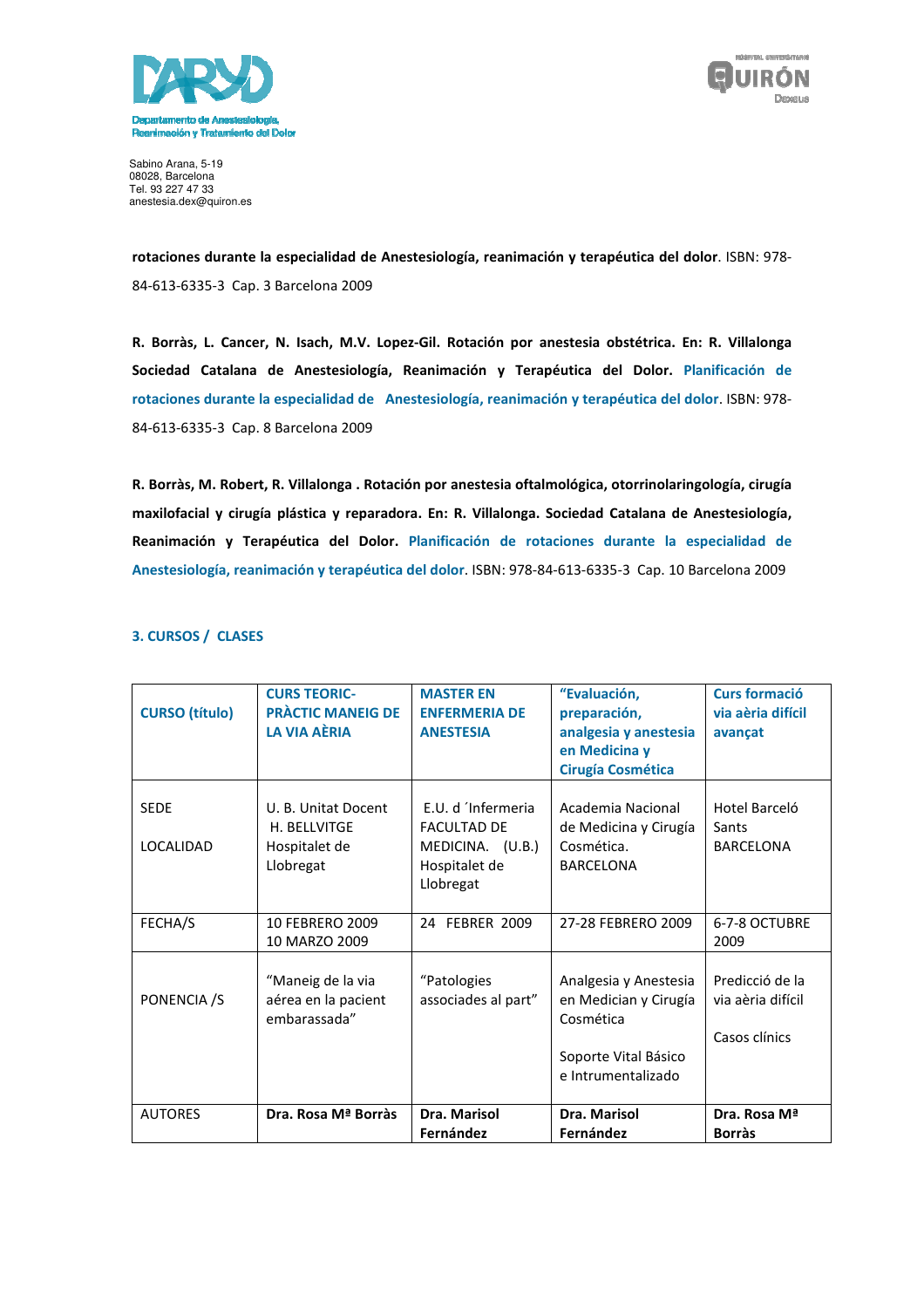



Sabino Arana, 5-19<br>08028, Barcelona<br>Tel. 93 227 47 33<br>anestesia.dex@quiron.es

| <b>CURSO</b><br>(título) | <b>BASES DE</b><br><b>L'ANESTESIOLOGIA</b> | <b>CURSO CONTROL VIA</b><br>AÉREA.<br><b>FIBROBRONCOSCOPIO</b>   | <b>ANESTESIA EN</b><br><b>ESPECIALITATS</b><br><b>QUIRÚRGIQUES</b> | "Clases de Preparación al<br>Parto"                                                          |
|--------------------------|--------------------------------------------|------------------------------------------------------------------|--------------------------------------------------------------------|----------------------------------------------------------------------------------------------|
| <b>SEDE</b>              | A.C.M.C.B.                                 | Hospital Materno-Infantil<br>Vall d'Hebrón                       | A.C.M.C.B.                                                         | I.U.Dexeus. Auditorio                                                                        |
| LOCALIDAD                | <b>BARCELONA</b>                           | <b>BARCELONA</b>                                                 | <b>BARCELONA</b>                                                   | <b>BARCELONA</b>                                                                             |
| FECHA/S                  | <b>19 OCTUBRE 2009</b>                     | <b>26 OCTUBRE 2009</b>                                           | 2 NOVIEMBRE 2009                                                   | Curso anual.<br>Clase mensual                                                                |
| PONENCIA                 | Intubación y control<br>de la vía aérea    | Manejo de la vía aérea en<br>la embarazada.<br>Fibrobroncoscopio | Analgesia para el<br>parto y Anestesia<br>para la Cesárea          | ANALGESIA Y ANESTESIA EN<br>EL PARTO Y CESAREA                                               |
| AUTOR/ES                 | Dra. Rosa Mª<br><b>Borràs</b>              | Dra. Rosa Mª Borràs                                              | Dra. Marisol<br>Fernández                                          | Dra. Marisol Fernández<br>Dra. Yolanda Boliart<br>Dra. Rosa Mª Borràs<br>Dra. Mireia Raynard |

# **4. CONGRESOS 2009**

|                          | <b>XXIX Congreso de la Sociedad</b> | VII Congres de la Societat Catalana             |  |
|--------------------------|-------------------------------------|-------------------------------------------------|--|
| <b>CONGRESO</b>          | Española de Anestesiologia,         | d'Anestesiologia Reanimació i Terapèutica del   |  |
|                          | Reanimación y Terapeutica del Dolor | <b>Dolor. SCARTD</b>                            |  |
| LOCALIDAD                | SALAMANCA                           | <b>GIRONA</b>                                   |  |
|                          |                                     |                                                 |  |
| <b>FECHA</b>             | $26 - 29$ MAYO 2009                 | 6-7-8 NOVIEMBRE 2009                            |  |
|                          |                                     |                                                 |  |
| COMUNICACIÓN (Título y   |                                     | "Anestesia obstétrica y Miastenia Gravis"       |  |
| autores)                 |                                     | M. Rueda, C. Rodríguez, Y. Vacas, G. Molins, R. |  |
|                          |                                     | Borràs, A. Miranda                              |  |
|                          | "Síndrome del QT largo secundario a | "Tromboembolismo pulmonar i arterial por        |  |
|                          | hipotermia"                         | foramen oval permeable. A propósito de un caso" |  |
| POSTER (Título y autores | Y. Vacas, F. Jimenez, M. Rueda, G.  | A. Sorolla, M. Lucas, M. Rueda, G. Molins, R.   |  |
| principales)             | Molins, A. Crespo, R. Borràs, A.    | Borràs, A. Miranda                              |  |
|                          | Miranda, J. Mailan                  |                                                 |  |
| <b>MESA</b>              |                                     | Sesión Comunicaciones libres:                   |  |
|                          |                                     | Dra. Rosa Borràs                                |  |
| Moderador                |                                     | Sesión posters:                                 |  |
|                          |                                     | Dra. Rosa Mª Borràs                             |  |
| Comité Científico        |                                     |                                                 |  |
| Comité Organizador       |                                     | Dra. Rosa Mª Borràs                             |  |